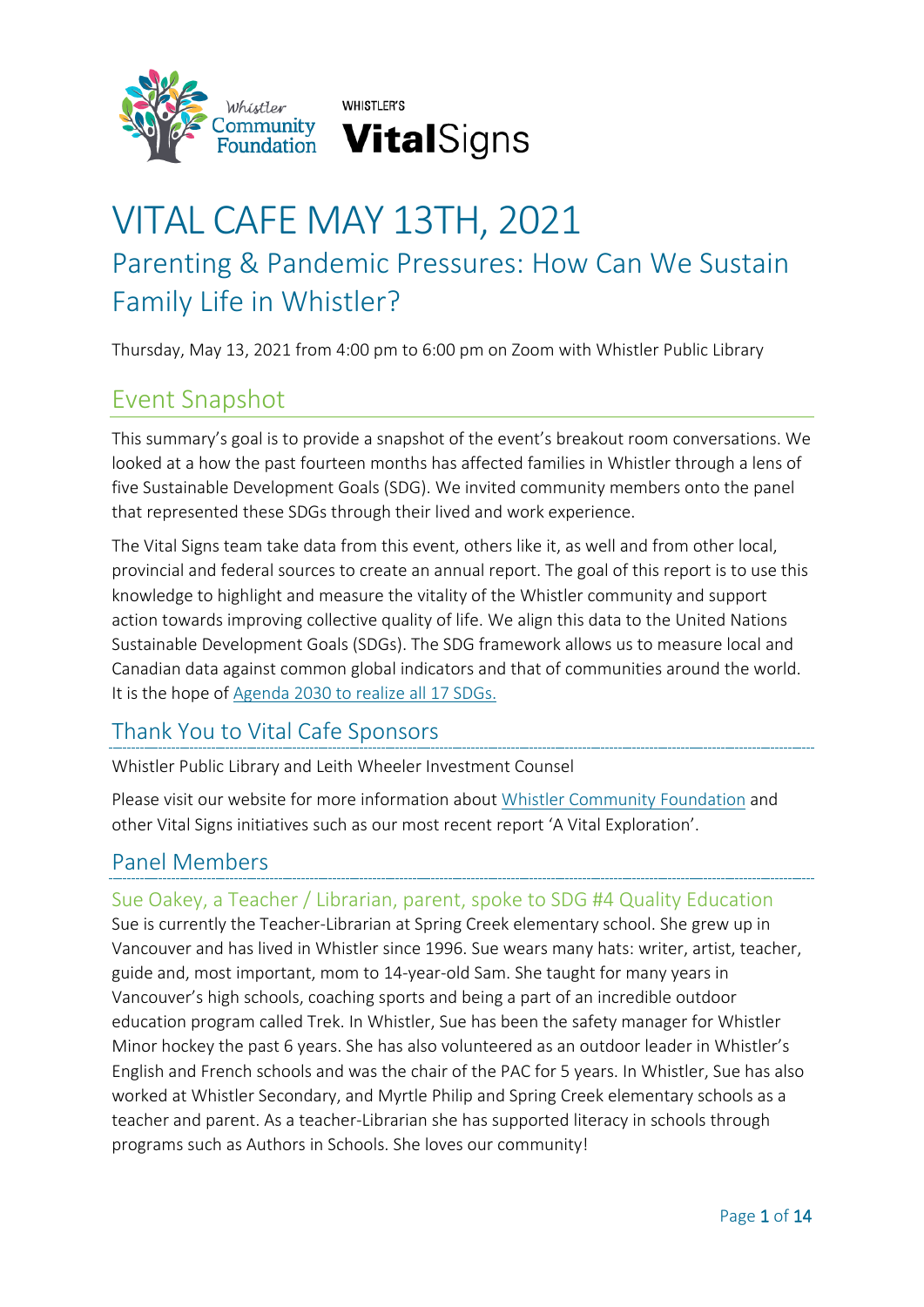### Diana Chan, Chair of the Chamber Board and business owner in Whistler, spoke to SDG #8 Decent Work and Economic Growth

Diana is a recent entrepreneur, drawing on over 25 years of corporate experience, as the owner and operator of Moguls Coffee House Inc. and Zogs Eatery Inc. Diana has a unique professional experience that combines the business acumen of a Chartered Professional Accountant with extensive human resources leadership and organizational governance. Prior to her move to Whistler, she held executive positions in HR, Communications and Governance, primarily in the credit union system. Diana is the vice chair for BlueShore Financial, chair of the Whistler Chamber of Commerce and has also served as a director with a number of not-for- profit organizations including the YWCA Metro Vancouver and Basketball BC.

### Jackie Dickinson, Executive Director of Whistler Community Services Society and parent, spoke to SDG #2 Zero Hunger

Jackie Dickinson moved to Whistler in 2008 from Toronto. Jackie briefly worked in tourism and guest relations but returned to her skills as a high school teacher with an opportunity as a Drug and Alcohol Educator throughout the Sea to Sky School District. This chance to support youth, individuals and families with their mental health and addiction challenges eventually led to a role as an Outreach Worker in 2009 with Whistler Community Services Society (WCSS). Jackie has worked in a variety of roles at WCSS for over 12 years and currently is the Executive Director. As a frontline outreach worker, she has acquired training in the areas of Mental Health First Aid and Critical Incident Debriefing and has developed many programs and services that reflect her advocacy for community well-being, mental health, food security, and harm reduction initiatives.

### Izumi Inoue, Settlement Worker for the Whistler Welcome Centre and parent, spoke to SDG #10 Reduced Inequalities

Izumi Inoue came to Whistler from Japan 17 years ago to spend the season skiing, and she stayed. Her love of making coffee for a living came to halt when single-parenting her two girls (11, 14) became a struggle. She has been a Settlement Worker for the Whistler Welcome Centre for the past three years; supporting immigrants and newcomers, just like herself. Her work as a Settlement Worker has been a rewarding one as it made her aware of the evolving diversity and inclusivity within this mountain town. Izumi's wish is to have diverse community member participation in an inclusive environment, one where they feel safe to share their voice. To create that environment, Izumi knows it requires the awareness of community members and a willingness to be open to changing the norms and comfort levels. Izumi enjoys spending time cross-country skiing with her dog Bruno, learning some new tunes on uku/guitar and most of all enjoying the warm sunshine.

### Olivia Bayley, physician and parent, spoke to SDG #3 Good Health and Wellbeing

Dr Olivia Bayley is a Whistler family doctor and mum of three. Before moving to Whistler, she worked in family practice in London, England and she has also worked in maternal and child health in Malawi, Africa. She is passionate about primary care and empowering people to live healthy, fulfilling lives.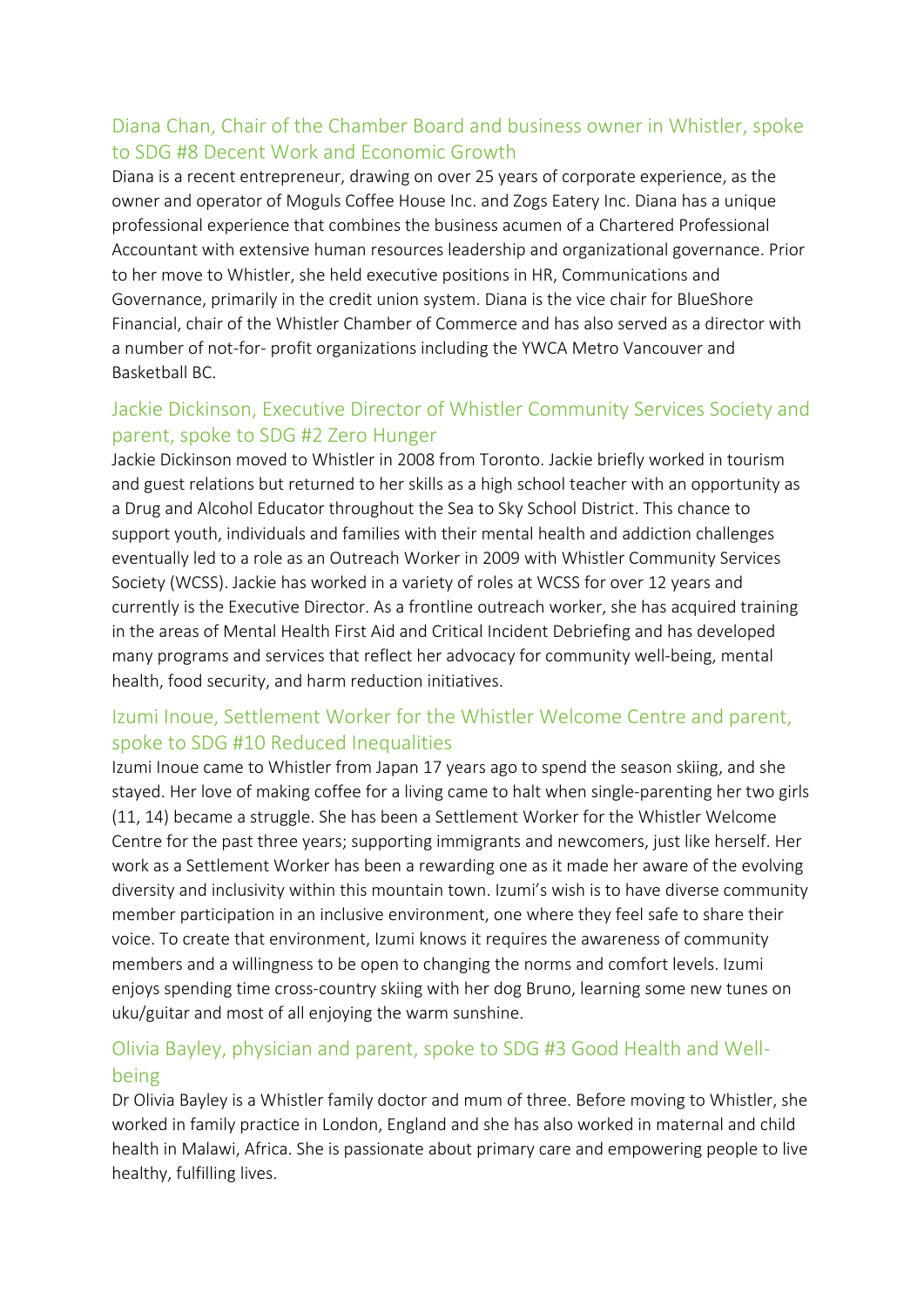## Breakout Rooms and Summary of Answers

Each breakout room was represented by a Vital Signs host, a panellist and participating community members. Each room's questions were asked and answered through the lens of their given SDG. These summaries represent the Vital Café participants and panel members lived experiences and opinions.

## Breakout Room 1 – SDG #4 Quality Education

#### Facilitator, Sue Oakey

#### Questions

- 1. What is your experience with, or knowledge of education in Whistler for children and teens?
- 2. How has the topic of education and families been affected in the past year?
- 3. What can we do as a community or as individuals in regard to ensuring quality education and support to families in Whistler?
- 4. If in 2030 we quality education for children and teens, what have we done as a community to support this and the families of these youth?

#### Overview

The consensus was that we have a good education system in Whistler with public, private and francophone opportunities for education from K to 12.

At the beginning of the pandemic, schools extended the spring break for two weeks and then for the balance of the school year, only open for children of essential front-line workers. There was a huge increase in stress for students, parents and teachers. Teachers were scrambling to learn new online form of delivering lessons to their students. Students were trying to change to the new style of learning.

The stress for parents was immediate; some had lost their jobs so had critical financial worries, all had to work out how to supervise their children and assist them with their schoolwork. Space at home was seen as a luxury, difficult for those who did not have separate spaces for learning. The public library was closed, so this community space was not an option. Online learning was especially difficult for immigrant parents where English may not be their first language or others who may not have the computer skills to assist their children.

The priority for the Ministry of Education was to:

- Provide safe and healthy leaning environments.
- provide services for children of essential workers.
- support vulnerable students.
- provide continuity of education for all students.

Most schools were able to provide laptops for each student if there wasn't one for their home use. Students that were doing well already and were self-starters, continued to do well. Those students who were struggling, continued to struggle and many did worse.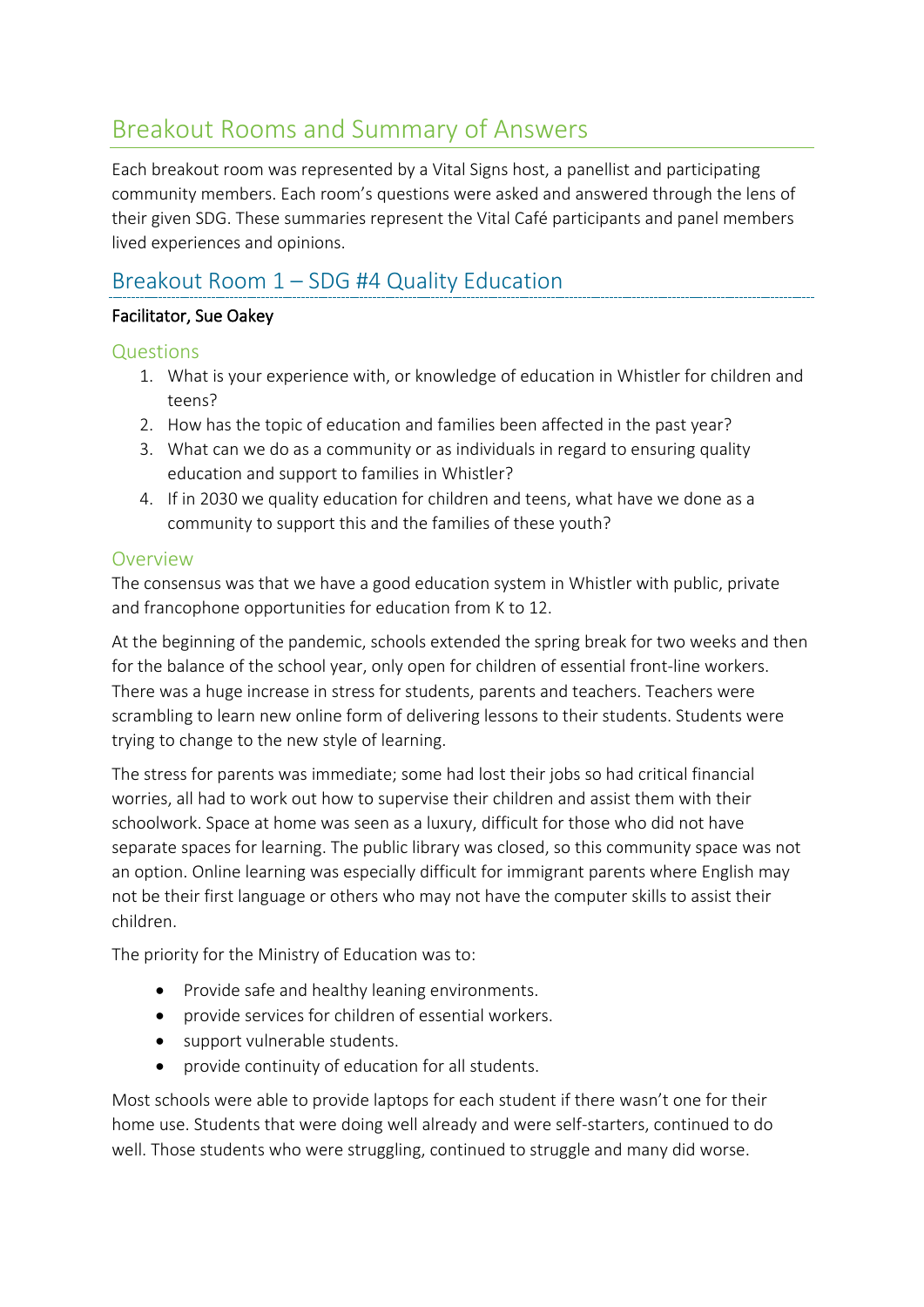Children took on the stress of their parents as they witnessed their parents struggling. There was a rise in transmissions over the summer and this was an incident of Covid cases in the schools in the Fall, then after the Christmas and Spring breaks. Many kept their children home at this stage and there was seen to be increases worry around changing protocols: masks/no masks, the size of learning cohorts, is the virus transmittable on surfaces etc.

Stress at home with different families have varying rules and comfort levels for interactions with others, caused further stress at home. As this is a time of importance social identity with peers, a lack of motivation was seen in the high school.

In 2030, if all the SDGS were met, we would have a multi-model education system where children of all abilities would be included and could learn in a variety of ways. Teachers, teacher assistants, administrators and staff would be supported to deliver the curriculum in a meaningful, safe and collaborative way to students.

## Breakout Room 2 — SDG #2 Zero Hunger

#### Facilitator, Jackie Dickinson

#### Questions

- 1. What do you know about hunger in Whistler? About Food Security and families?
- 2. How has the topic of hunger and food security for families been affected in the past year?
- 3. What can be done in Whistler to ensure that we can achieve Zero Hunger?
- 4. If in 2030 we have achieved Zero Hunger, what have we done as a community?

### Overview

People were aware of the work of the Food Bank and the growing need for this service over the past four decades that it has been operating in Whistler. Poverty and hunger are not very visible in Whistler and many people think of hunger associated with our small homeless population or seasonal workers who may experiences a drop in finances.

The advent of Covid and the subsequent closure of Whistler Blackcomb saw our major employer having to let go many people. As such there was a dramatic drop in tourism and so reality reduced need to hotels and food and beverage business. The ripple effect was felt in all sectors as people lost their jobs and left the valley.

People who had never considered they would need a food bank were lining up. Municipal workers, for example from the Whistler Public Library (that was closed), assisted in staffing the Food Bank. The huge numbers of bags being given out each day, meant that the service had to relocate to the Conference Centre for several months. In April 2020, one of two calls to WCSS were from people in crisis. After Whistler Blackcomb closed early this past season, on April 18th, 2021, one in four calls were from people in crisis. The calls to outreach were more complex and challenging. People were faced with food insecurity due to loss of work, this led to pressure on family relationships and dynamics. WCSS felt the strain as well, multitasking to make it work, to be everything to everyone. Fundraising, generous community members and the kindness of the hotels and food and beverage industry bolstered the financing of the increased quantity of food required for the Food Bank.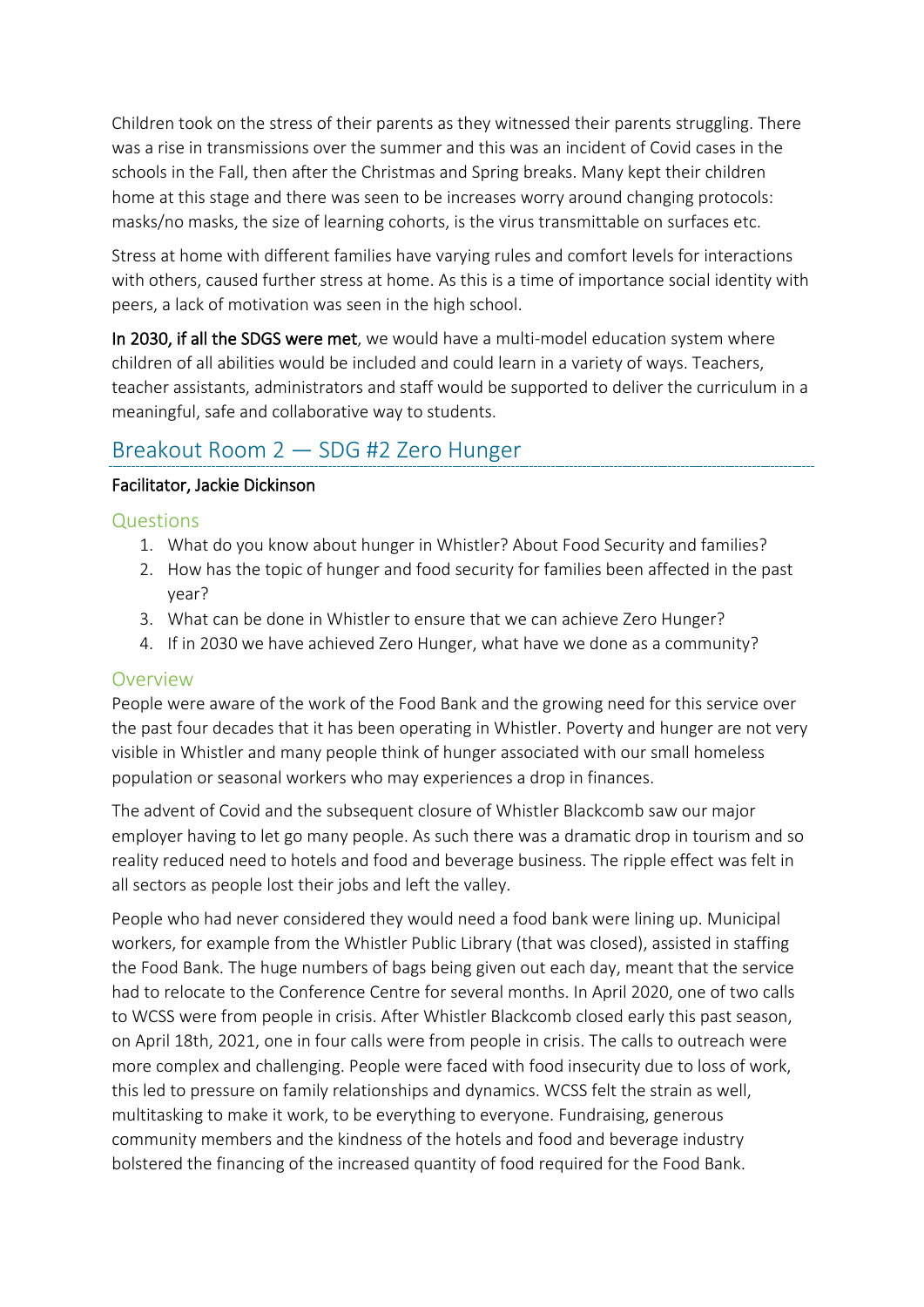By normalizing the need for help, people would take less time to ask for assistance. Encourage friends, family and co-workers to see our small community as an advantage. If you know the person who gives you bag at the food bank or who answers the phone, see it a form of access rather than a barrier. See that as a positive, reaching out as a sign of strength. If we can take the worry of our food needs off our list of concerns, this is a good thing for individuals and families. The precariousness of food insecurity is debilitating for all. Jackie Dickinson said, "Chronic unpredictability is malignant to the brain, impacting our health and wellbeing." We need to normalize the need to ask for help, make the access to food (or any help), stigma free.

There is a great abundance of food programs from WCSS and one of the new one since the pandemic, Kids Can Cook, is providing life skills to our youngest citizen and speaks to future food security.

In 2030, if we were to meet the goal of Zero Hunger, our community would have put our people first. This would be achieved through liveable wages, job security, equality, good working conditions and healthy, safe housing.

## Breakout Room 3 — SDG #3 Good Health and Wellbeing

#### Facilitator, Olivia Bayley

#### Questions

- 1. What do you know about health in Whistler? The state of the community's wellbeing?
- 2. How has the health and well-being of families been affected in the past year?
- 3. What can we do as individuals and as a community to ensure the improvement of our family's health and well-being?
- 4. If in 2030 we have achieved Good Health and Well0bing for our Whistler families, what have we done as a community to achieve this?

#### Overview

There was a perception that the health of established population is good; they have a GP and feel well supported with care and specialist's access. Some felt for a small town, the care is very good.

This is a different picture for those newly arrived, not established, transient or are part of our immigrant population. These groups find it very difficult to find a GP and to access care. Language can also be a barrier.

For some who work in helping the community with basic needs e.g., the food bank, outreach workers etc., work and life has been full, a busy workplace, with lots of people around them. This contrasts with a deserted village, highlighting the loss of jobs and income. The village was empty of visitors and local families. Teens aren't gathering and young parents with their babies and toddlers aren't meeting up. This was seen to be a huge loss for this sector. As such mental health, by way of anxiety and depression was evident in young parents and teenagers.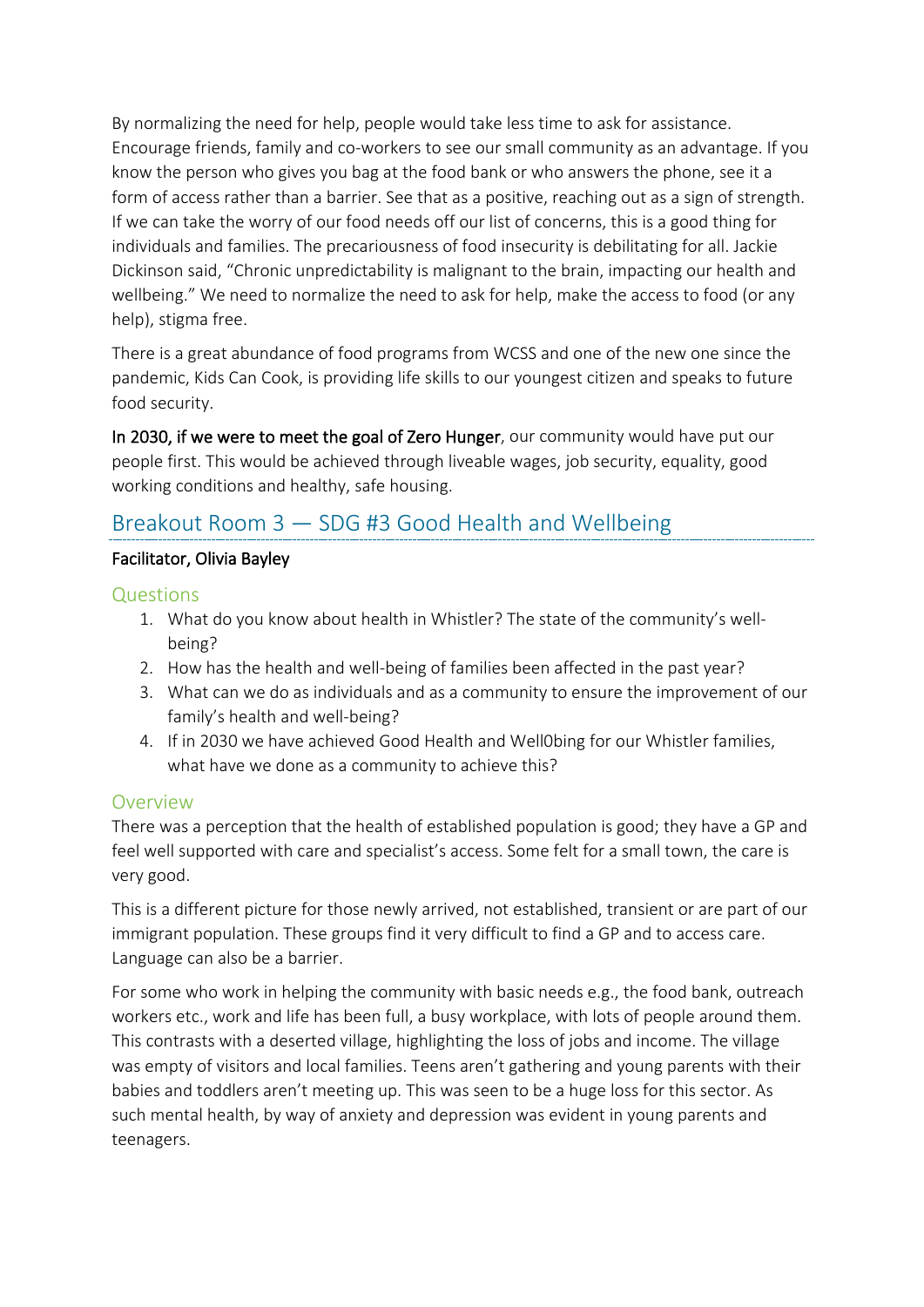For healthcare professionals the work is very challenging. The cost of running a practice (A GP operates like a small business) with the high price of commercial rents in Whistler is difficult. Come clinics have failed and closed, resulting in more community members without access to a family doctor.

Working in the schools has been challenging and everyone, students and staff are exhausted. There was a comment that following the rules, the constant changing of guidelines was extremely stressful and challenging for parents with differing tolerance for 'safe' protocols.

There is concern for the future and how we will open back up safely. There is some reservation and anxiety over this. People found it difficult to manage the swings in mood, the inability to travel to see loved ones, especially if they were ill. The loss of people, friends (having to move due to job losses) and businesses from Whistler, took its toll.

Families and individuals struggled with the loss of social support. Every family has been affected differently: home schooling, job losses, single parenting. One parent asked twenty questions about Covid in April 2020 and one question was, Is Daddy a good teacher, the answer was that he was terrible. When the child was asked the same question April 2021, the child's answer was that he was a great teacher! The resulting comment was that many kids have accepted the restrictions and saw value in more time at home with parents.

People expressed discomfort in calling others out, whether neighbours or co-workers on using the correct protocol. There have been difficulties for parents and kids who are following the guidelines. Ridiculed by others who are laxer. This compounded the feeling of loneliness and isolation. Everyone has experience loss, it is very trying and tiring and can lead to depression for some.

There is guilt for some who have maintained their jobs. People spoke about triggers and grief that come out of nowhere and emotions run high. There is a need to honour your feelings, support friends and colleagues. To tell them I've got your back!

Teens are used to being independent and apart from parents. There was increase stress from being together, financial pressure and an increase in domestic violence. Some have the luxury of space, with everyone on a device and different corners of the room/house. Others found the restriction of close quarters and lack of privacy very debilitating.

There is a Primary Care Task Force in Whistler with community members and doctors involved. It is looking at addressing the inequalities to health care and access problems. This is especially seen in the transient and immigrant population where language may be a barrier. The task force will come up with a viable solution to present to the public.

In 2030 if we were to meet all the SDGs, community members would have made multiple, diverse community connections and would maintain these connections. We would have learned patience and to slow down. We would have a diverse, accessible offering of medical and social services programs where practitioners can afford to stay, and patients have low barrier access. We would have chosen healthy choices for coping. Diverse and vulnerable populations with multilayers of issues, would be included and part of decision making. There would be awareness of who we are and who makes our community.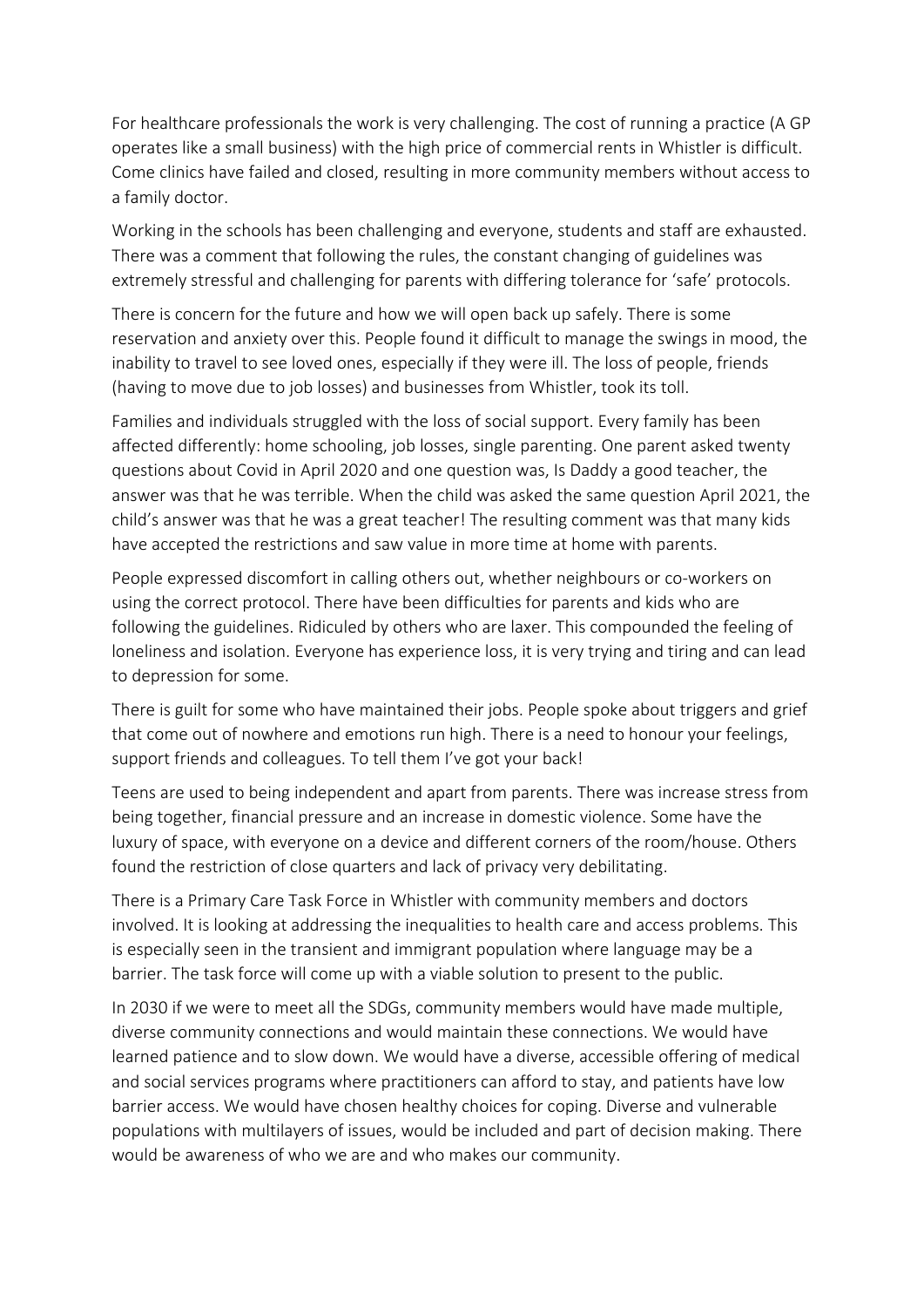A healthy and well community is one where everyone is healthy and their wellness is fulfilled, no matter who they are.

### Breakout Room 4 — SDG #10 Reduced Inequities

#### Facilitator, Izumi Inoue

#### Questions

- 1. What do you know about inequality Whistler, does it exist?
- 2. How has the subject of inequality for families been affected in the past year?
- 3. How can we as individuals reduce inequalities in Whistler?
- 4. If in 2030 we reduced inequalities in Whistler, what have we done as a community to achieve this?

#### Overview

It was recognized that Whistler is staffed by many newcomers from different cultures and due to an inability to have their credentials recognized here, are mostly working in entry level positions in hospitality. Due to the nature of Whistler as a tourism economy, there are relatively few positions requiring tertiary training. The number of people from diverse cultures has dramatically increased over the past years, particularly since the 2010 Olympics when many workers were brought over to staff the increased need.

People who come to Whistler as a temporary foreign worker, have their position tied to one employer. During the pandemic and the closure of Whistler Blackcomb, this led to a very sharp decline in visitors and so these temporary foreign workers lost their jobs. As their visas were tied to one employer, they couldn't apply for another job. Their difficulties were compounded when their home country boarders were closed. There were a great many of people who were stuck. No job, no way to get home, and still a rent to pay. There was a discussion about how inequalities can quickly compound, made more difficult my language barriers and lack of access to social support.

Our social services offerings may not be a good fit for all cultures, and many people find it hard to ask for help. The intersectionality of inequities compounds the difficulties for; single parents, inadequate housing, working from home, lack of access to computers, Wi-Fi.

Covid has highlighted the systemic racism in Whistler. It has been talked about but now all the sector end to embrace a positive change. Inequalities referred to in the SDG pertain to: age, sex, disability, race, ethnicity, gender, origin, religion or economic or other status within a community. Whistler is not immune to all these inequalities and a thriving community is one where all people are recognized, included, have a voice and are valued.

Diversity takes a long time, but inclusion starts right away. Talk to someone you wouldn't normally talk to, reach out and include them, listen, and learn.

In 2030, the goal would be to have more diverse voices at the table, more equity around pay, and inclusive equitable housing. There would be visibly in our diverse population in all walks of life and work. Our friends and colleagues would represent our diverse community. Whistler would be diversity-focused and would have other thriving non-tourism economies.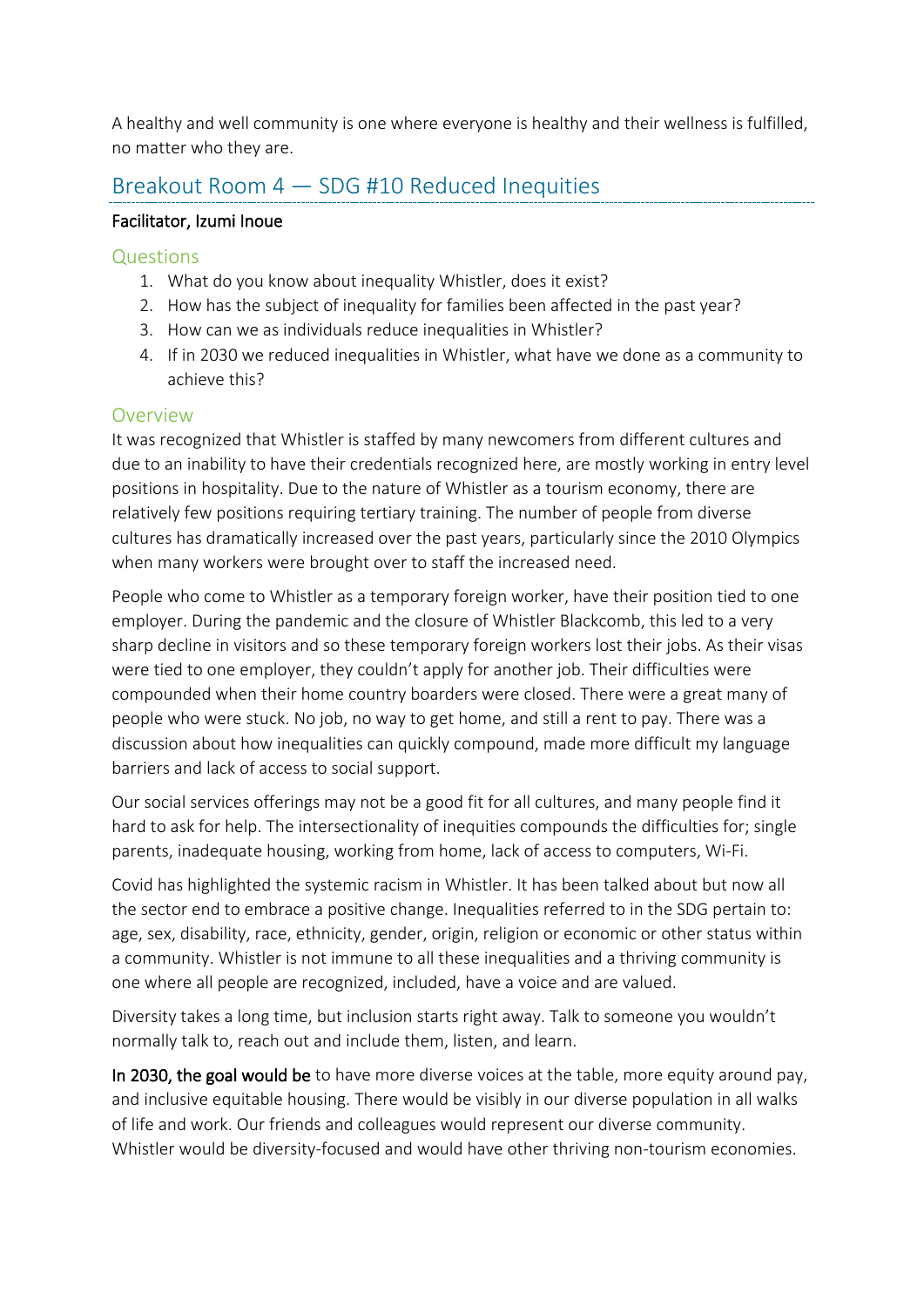## Breakout Room 5 — SDG #8 Decent Work and Economic Growth

#### Facilitator, Diana Chan

#### **Questions**

- 1. What do you know the economy Whistler? What about the question of jobs and work?
- 2. How has goal of decent work and economics growth been affected in the past 14 months, in particular for families?
- 3. What can we do as individuals, as a community to ensure that all families enjoy decent work and we have economic growth in Whistler?
- 4. If in 2030 we have achieved Decent Work and Economic Growth, what have we done as a community?

#### **Overview**

It was recognized that Whistler is a resort town and has had a huge success in the past, especially after the 2010 Olympics. We are a hospitality town, and so most jobs are entry level service jobs. Since Vail bought Whistler Blackcomb, dozens of middle and upper management positions evaporated and are being managed by their head office. It is recognized as we have very few middle and upper management jobs, that it is a hard town to break into and there is a job ceiling. Prior to the pandemic if you had housing, you could have your pick of hospitality jobs. In regard to the lack of housing, and therefore a limited, expensive inventory, even if you are offered a job, for example a teacher or librarian, the housing costs were prohibitive. Businesses were then expected and replied upon to provide housing.

In the first few weeks of the pandemic, after Whistler Blackcomb shut it was chaotic, many people lost their jobs, people moved away, and job security evaporated overnight.

There is a concern that people have now found jobs and more affordable accommodation elsewhere, and we may not attract the seasonal workers we need for the upcoming summer and winter seasons. This is the time of year where Whistler Blackcomb is actively recruiting for the Fall. Those people who were able to stay have been shown to be value by their employers.

The question was raised, how are we are going to open the doors with no one to pour the coffee or open the lifts. These are hard jobs to recruit for.

It was noted that some employers are recognizing they need to do more for their employees. The employers bear some responsibilities for supporting life after work, i.e., decent, affordable housing. This is a time where employees can be choosy, and they will choose to work for someone who can offer a better quality of life.

The people in real estate have seen a huge outflow of long-time residents. These people had deep roots in the community, and we are seeing an intrinsic knowledge drain. People are cashing in and leaving. The new people coming in are well heeled and there is hope they will bring asset new knowledge and a willingness to be community minded and volunteer.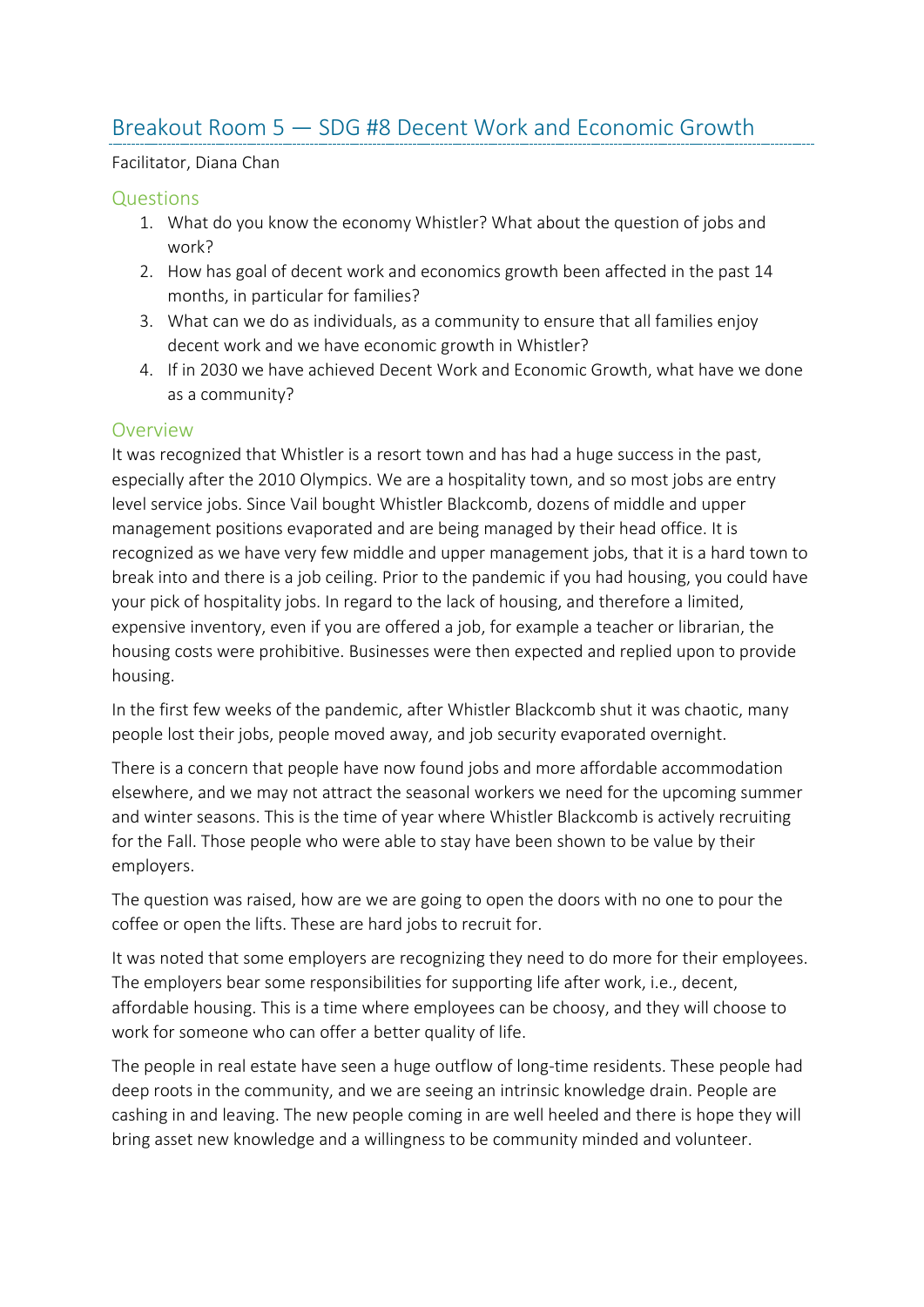There was recognition that it is a challenging time, when it comes to opening to a huge influx of tourists. Employers rely upon temporary foreign workers and seasonal staff to fill their jobs. There is a concern that we will not see these people choosing Whistler as an option to live and work, which askes, how with businesses both small and large plan?

New people to Whistler don't see it as a community, only a place for tourists and seasonal workers. It is a pleasant surprise to see the industry the dedicated employees, employers, and volunteers, both short and long term. How do we change our perception of Whistler?

We have seen so much change from 2010 to 2020. It was discussed what we would need to achieve to attain decent work and growth in 2030. The WHA housing development has created an opportunity for people to stay which has helped stabilize the community for families and individuals. The challenge for the community now asks what more can be done? How can we provide for better community housing? What is the role of the RMOW, the community and business to create a revised housing strategy?

There was recognition that our housing is an issue and a barrier for employment. It was also recognized that we have many empty houses, many that have suites, but owners are not interested, or do not need to rent. In past years there was a protocol for new builds to have suites. diversification of our economy.

It was recognized that apart from Covid, there is a brain drain with people close to retirement or retirees leaving the community. The municipality has received a UBCM grant to set up an age-friendly advisory group who will be looking at some solutions for safe spaces, senior activities, medical and social support connections, contribute and volunteer. This will aid to keep people with a depth of experience, so they can age-in-place, volunteer and contribute their knowledge on committees, boards, groups, and tasks forces. There is a will amongst some senior to work parttime and the Chamber of Commerce is looking at the need to employ teens and retirees.

Events that seek the community's engagement are: The Whistler Institute is holding a discussion on regenerative tourism and the conversation of sustainable tourism, diversification of our economy, lifelong learning, and education. Also, Municipal Councillors and Mayor will be hosting town hall meetings, which will be an opportunity for the community to talk about connections, concerns, celebrations, and recognitions.

In 2030, Whistler would have a diverse sustainable economy that would be a world leader in resort communities for innovative practices. Workers would enjoy a work-life balance, equity of pay and employment, healthy housing and opportunities for education and career advancement.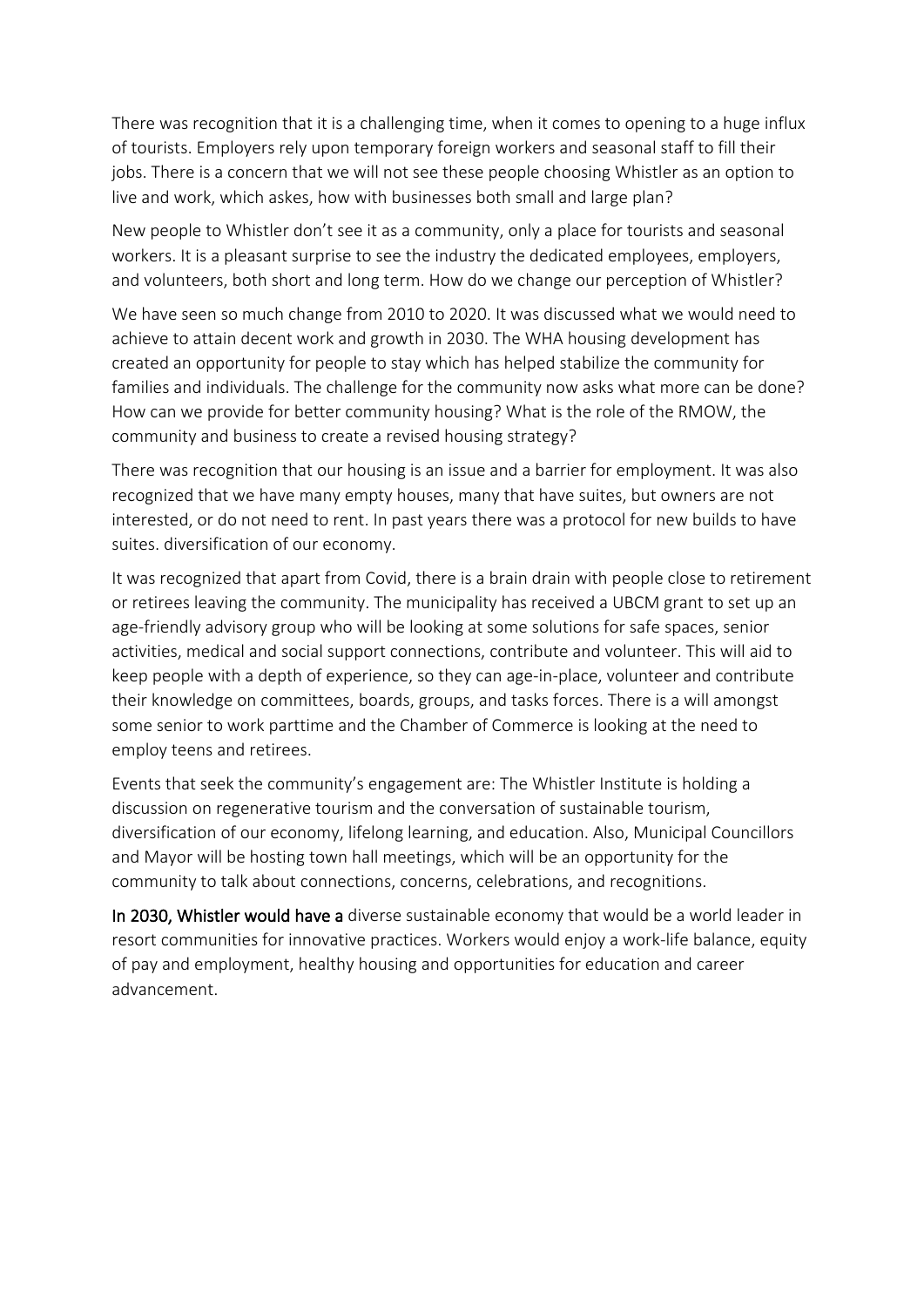## Final Thoughts

## Overarching Takeaways

The overarching takeaways from all breakout rooms were:

- Parents with babies and very young children have been isolated.
- Teens have not done well, a time of social identity and this was taken away.
- Diminished free social time for kids and teens.
- Those children who were falling behind in their education fell further.
- The Food Bank has been utilized by many people who never thought they would need one.
- Conflicting, changing and minimal information about protocols. Adds to stress.
- Job loss, loss of self-esteem, of status. Financial burden.
- Teachers, parents, students are all at burnout stage. Mental health is a big concern.
- Navigating at-home work and online learning, access to Wi-Fi for students and parent.
- Immigrant and racialized populations were also disproportionately impacted all of which hold a higher number of tourism-based employment than others. Many lost their jobs. Some jobs were tied to visas, and when they lost their jobs, they lost their status.
- Women have been set back at least a decade in terms of equality as they continue to shoulder the majority of in-home work that has also increased with home schooling and work-from-home arrangements.
- Housing situation for many of our front-line worker is crowded and so fostered the spread of Covid.
- Mental health for parents and teens suffered.
- Following protocols for some people has been a game of weighing up mental health risk vs physical risk.
- Domestic violence saw an increase.
- People were reluctant to seek medical help for non-Covid related illness, so diagnoses were missed.
- It is past time to have our community members from different cultures represented on the many arenas where conversations are had, and decisions are made. These are at the level of government, committees, boards, and groups in our community.
- There is hope! We have many people taking the time to improve our community, and there were many creative plans put in place during the pandemic. We need to keep that trajectory of positivity, ingenuity and creatively going and utilize it to tackle the issues around education, hunger, decent work and economic growth, reduced equalities and health and wellness in order to meet the SDG in 2030.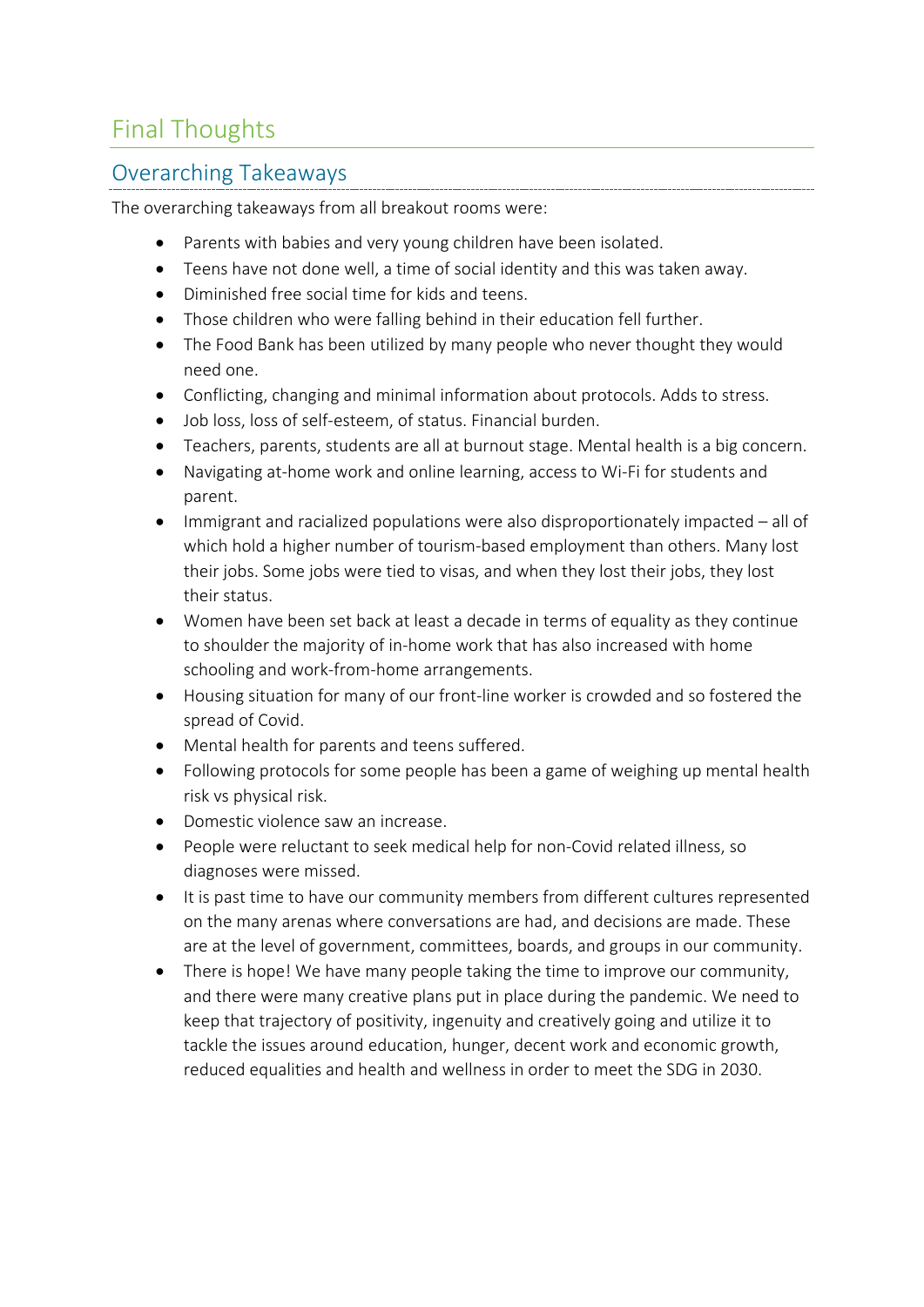## A 2030 realization of all the SDGs

#### In 2030: If all 17 SDGs were met in 2030, what would that look like in Whistler?

#### SDG #1 No Poverty

- workers are paid a 'living wage' that enables them to work one job if they wish, with a balance of free time.
- housing is healthy and affordable, where residents and seasonal workers can live here if they wish.
- more food is sourced locally and grown sustainably.
- food co-op established, where families and individuals share expenses on bulk buying,
- stigma is taken away from needed assistance.
- recognition that we are all part of the solution.

#### SDG #2 No Hunger

• there is no need for a food bank. See above\*.

#### SDG #3 Good health and wellbeing

- everyone (including seasonal workers and newcomers) has access to a family physician.
- mental health access will be low barrier, where people are triaged, urgent cases are given immediate priority. There is enough service staff, to provide easy access and very reasonable wait time.
- access to outdoors is accessible to all members of community (eliminating barriers e.g., gear, pass, etc.)
- we would have integrated Indigenous perspectives on health into wider community and have learned from that.
- we have learned from elders towards building community through social, emotional, and spiritual health.
- we make and keep connections.
- we have found healthy coping mechanisms for stress.
- there would be an intertwining of western, traditional, and holistic health care.
- wrap-around support for workers when they are injured.
- there would be a hospice and community support for chronically sick kids and youth.

#### SDG #4 Quality Education

- education looks at the whole person, where education and service providers are available to parents and students.
- a percentage of the learning is done outdoors.
- alternate education by pairing retirees with young people. Retirees have time and experience, possibly wisdom and no pressure and expectation.
- children are not left behind but find a learning solution that suits their learning needs.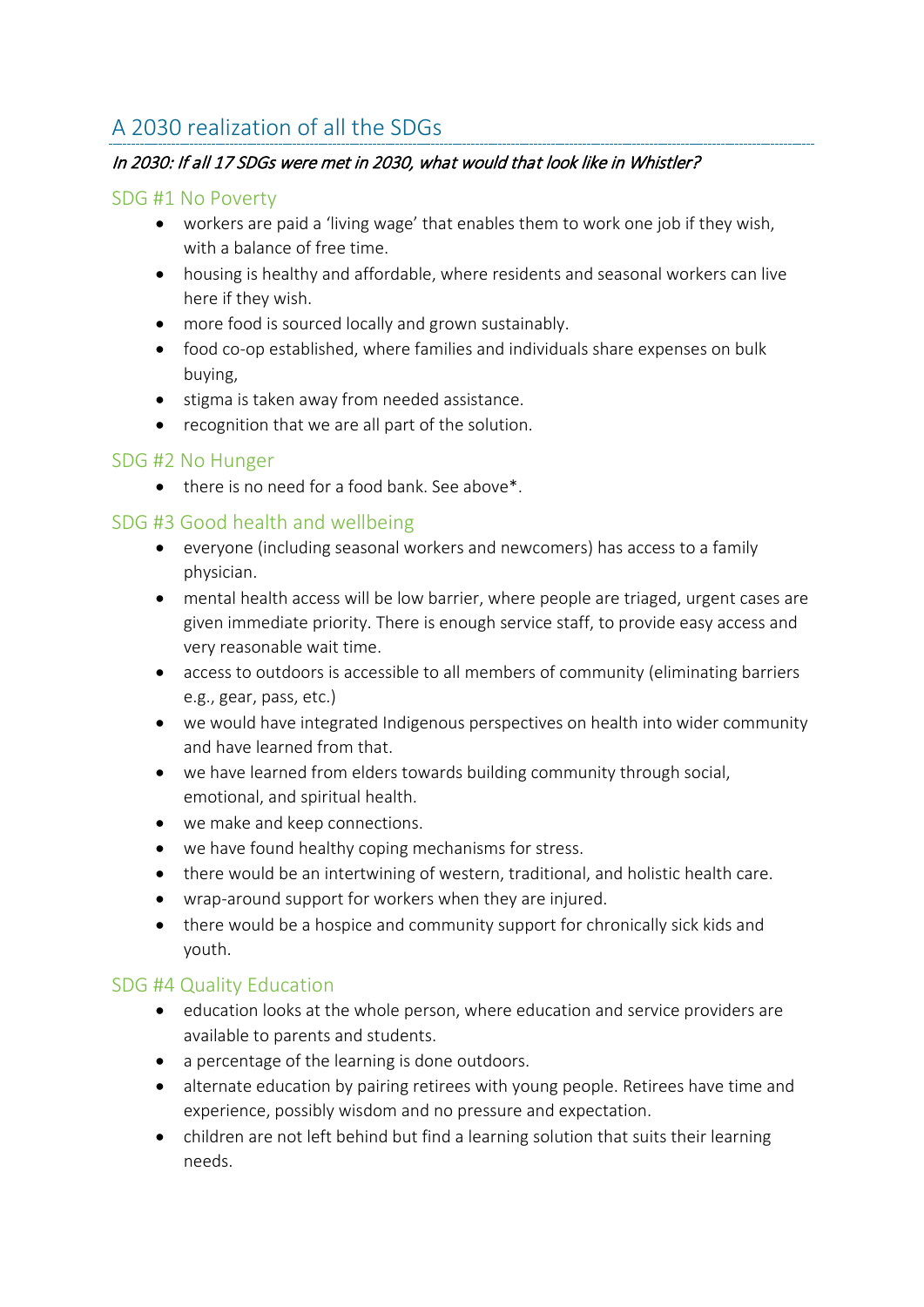#### SDG #5 Gender Equality

- people of all genders are treated with respect and equality.
- no stigma or wage discrimination to any one gender
- youth will find their community and support.
- It would be taught and accepted in schools.
- no need to think about inclusivity as would happening in all elements (work, school, community, etc.)

#### SDG #6 Clean water and sanitation

• we have a high quality of water and sanitation.

#### SDG #7 Affordable and clean energy

- individual houses, businesses, strata, and hotels will have access to charge electric vehicles.
- all business and housing are using clean energy, and this is the only option for purchase.

#### SDG #8 Decent work and economic growth

- people who wish to work, are able to earn a 'living wage' and are meeting/working towards their career goals.
- there is room for advancement and education in Whistler.
- our economy has been diversified and is sustainable.

#### SDG #9 Industry, innovation, and infrastructure

- Whistler is a leader in eco design, industry and innovation in regard to utilizing existing bricks and mortar.
- to be a leader in the resort industry for this goal.

#### SDG #10 Reduced Inequalities

- connection between permanent and seasonal community.
- differences will be celebrated.
- no need to think about inclusivity as would happening in all elements (work, community, etc.). Youth will be bigger influencers in the world.
- People from all cultures will be represented on committees, boards, groups and government. They will be included in discussion and decision making.

#### SDG #11 Sustainable cities and communities

- affordable and safe housing is in place.
- heritage from our indigenous community is known and respected.
- transit is readily available and runs on clean energy.
- the need for a personal vehicle is less.
- lit pathways making for safer walking.
- we would celebrate the diversity within the community.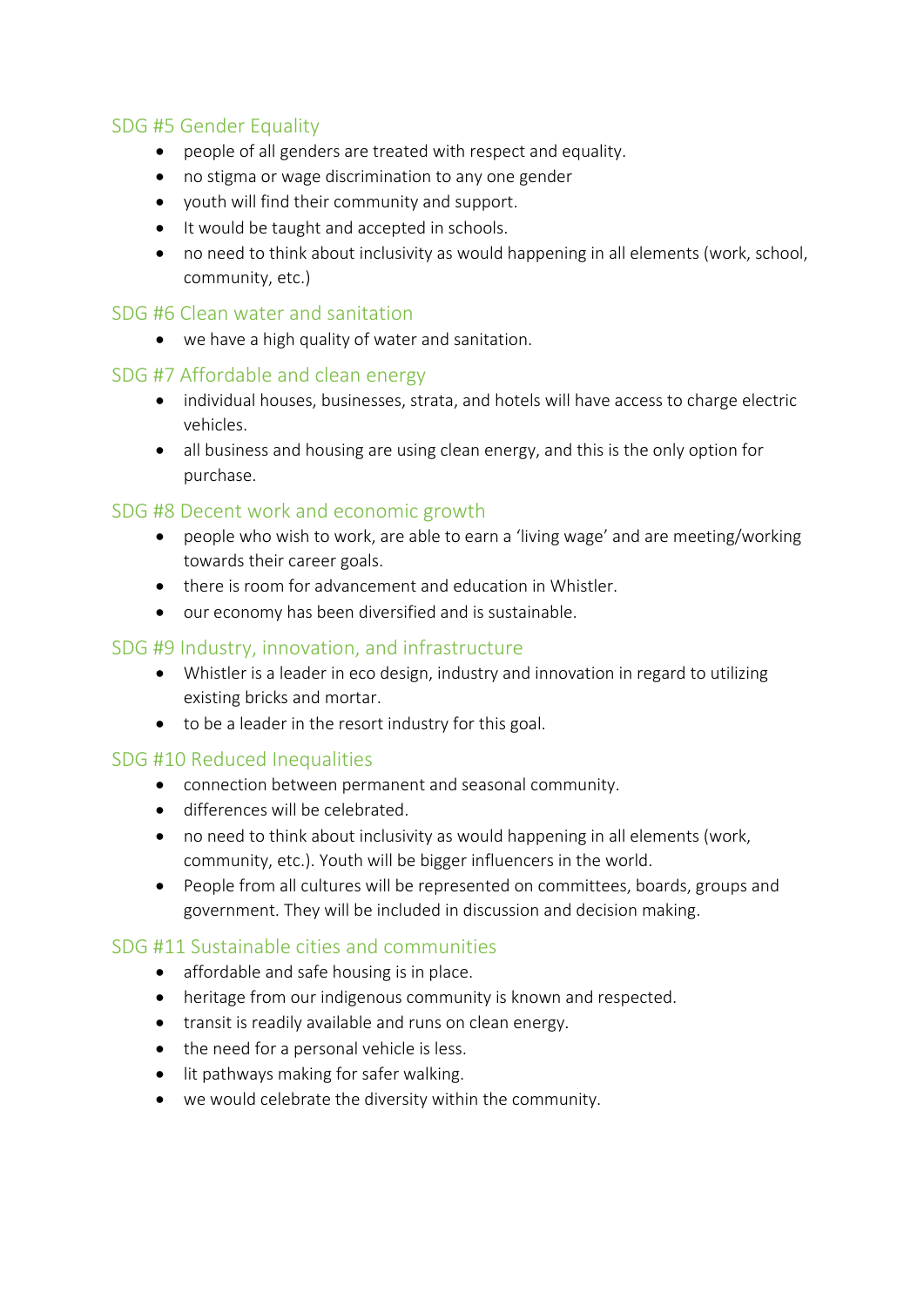#### SDG #12 Responsible consumption and production

- practising a goal of zero waste and low consumption, with products sourced from local manufacturers and producers.
- using sustainable, compostable and recyclable products.

#### SDG# 13 Climate action

- single vehicle use would be lower, and most personal vehicles would be electric.
- electric/propane buses for local and regional transport.
- energy-efficient upgrades in homes and businesses are supported by grants and subsidies.

#### SDG #14 Life below water

- no pollutants are entering our rivers and lake systems; no invasive species are introduced to lakes and rivers.
- we have a healthy stock of aquatic life.

#### SDG#15 Life on land

- invasive species of plants are a thing of the past.
- all life is respected and sustainable.

#### SDG #16 Peace and justice strong institutions

- that after the global effect of the pandemic, Whistler has recovered and rebuilt with human rights as the centre of this recovery.
- that the justice system treats no one; an individual, race or gender as inequal.
- language services are provided for all that need them.
- affordable access for all sectors of the community.
- provision for safe housing.
- provision for safe, supervised space for those who are temporally apprehended.

#### SDG #17 Partnerships to achieve the goals.

• we have collaborated with our populations, individuals and cultural communities, organizations and groups in the Sea to Sky Corridor on all the goals and paved the way to share resources to attain all 16 goals.